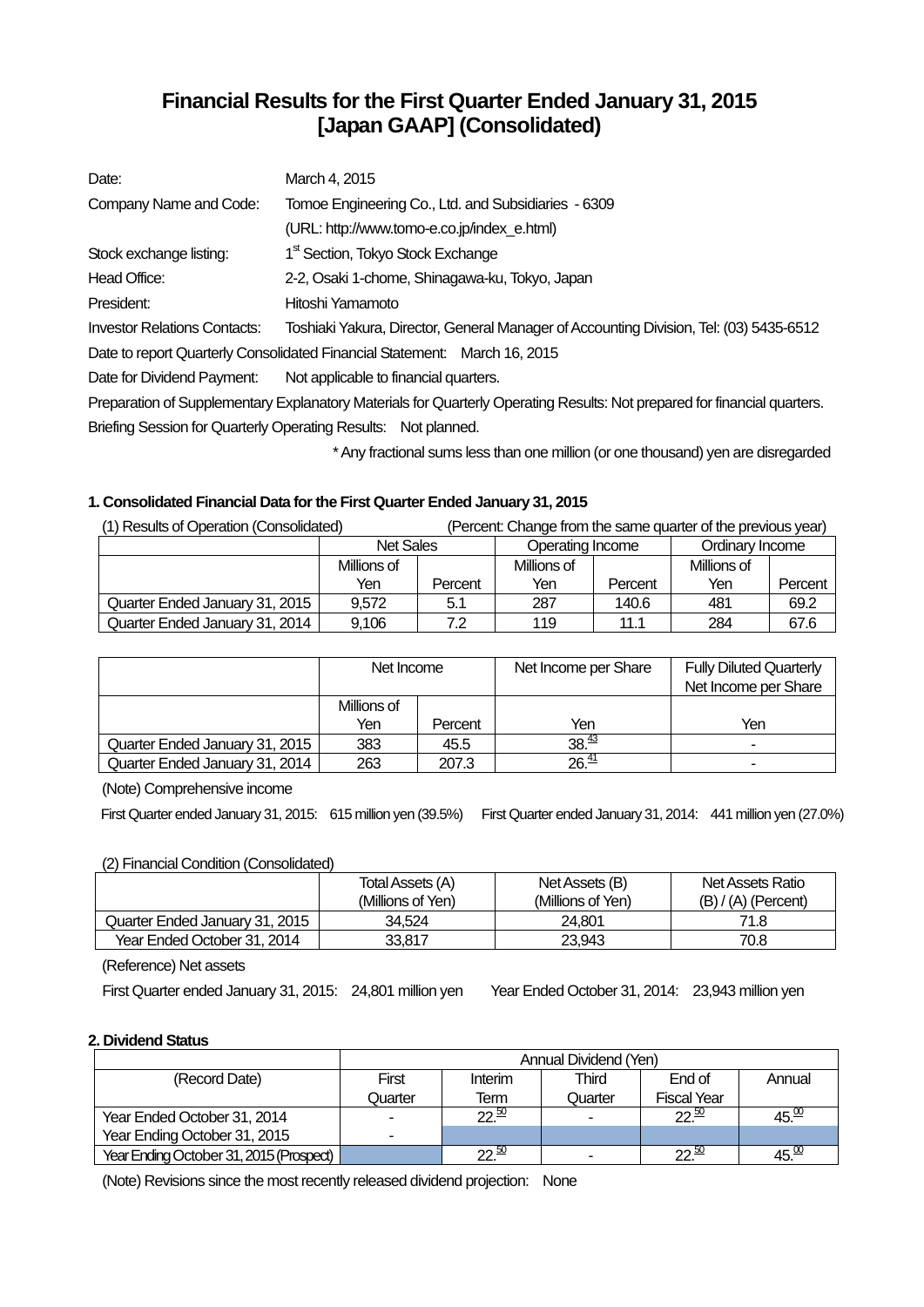### **3. Forecast for Earnings for the Year Ending October 31, 2015 (Consolidated)**

|                                                                   | (Percent: 2 <sup>nd</sup> Quarter YTD - change from the same quarter of the previous year; |  |                                                                                               |                 |  |  |  |
|-------------------------------------------------------------------|--------------------------------------------------------------------------------------------|--|-----------------------------------------------------------------------------------------------|-----------------|--|--|--|
| Full Business Year - change from the previous Full Business Year) |                                                                                            |  |                                                                                               |                 |  |  |  |
|                                                                   | Net Sales<br>Operating Income                                                              |  |                                                                                               | Ordinary Income |  |  |  |
|                                                                   |                                                                                            |  | (Millions of Yan)   (Parcent)   (Millions of Yan)   (Parcent)   (Millions of Yan)   (Parcent) |                 |  |  |  |

|                             | <b>Net Sales</b>  |           | Operating Income  |           | Ordinarv Income   |           |
|-----------------------------|-------------------|-----------|-------------------|-----------|-------------------|-----------|
|                             | (Millions of Yen) | (Percent) | (Millions of Yen) | (Percent) | (Millions of Yen) | (Percent) |
| 2 <sup>nd</sup> Quarter YTD | 20,700            | 3.7       | 880               | 4.0       | 900               | -12.2     |
| <b>Full Business Year</b>   | 42.700            | 4.9       | 1.830             | 43.,      | .850              | 13.5      |

|                             | Net Income                    |         | Net Income per Share |
|-----------------------------|-------------------------------|---------|----------------------|
|                             | (Millions of Yen)   (Percent) |         | Yen                  |
| 2 <sup>nd</sup> Quarter YTD | 670                           | $-13.5$ | <u> ค7 14</u>        |
| <b>Full Business Year</b>   | 1.150                         | 4.3     | 115 $\frac{25}{ }$   |

(Note) Revisions since the most recently released dividend projection: None

### **Notes**

(1) Significant changes in subsidiaries during this period (changes in specific subsidiaries involving changes in the scope of consolidation): None

Number of new subsidiaries: (Company names):

Number of eliminated subsidiaries: (Company names):

(2) Adoption of simplified accounting method and the specific accounting method: None

(3) Changes of the principles, procedures, and representation of the accounting policies

1) Change due to revision of accounting standard: Existing

- 2) Other changes than the above 1): None
- 3) Change in accounting estimates: None
- 4) Retrospective restatements: None

For more information, please refer to the supporting data on page 4, (3) Changes in accounting principles,

changes in accounting estimates and retrospective restatements

(4) Number of outstanding shares (Common stock)

1) Number of outstanding shares as of quarter-end and year-end (including treasury stocks)

At January 31, 2015: 10,533,200 shares At October 31, 2014: 10,533,200 shares

2) Number of treasury stocks as of quarter-end and year-end

At January 31, 2015: 554,667 shares At October 31, 2014: 554,667 shares

3) Number of average shares (accumulated quarterly total)

At January 31, 2015: 9,978,533 shares At January 31, 2014: 9,978,608 shares

\*Disclosure concerning status of implementation of quarterly review procedure

This quarterly earnings report is exempt from the quarterly review procedure based on the Financial Instruments and Exchange Act. At the time of disclosure of this quarterly earnings report, the Company has not completed a quarterly review procedure based on the Financial Instruments and Exchange Act.

\*Explanations for appropriate use of the earnings forecast and other special instructions

The forward-looking statements such as a forecast of our financial results described herein are based on the information currently available to us and certain assumptions that we believe are reasonable. Actual results could differ materially due to various factors. Please refer to the Financial Results for the Quarter (Attachments) on page 3, (3) [Analysis of Future Forecast on Consolidated Earnings Forecast] of 1. [Qualitative Information on Quarterly Consolidated Operating Results] for the operating results forecast.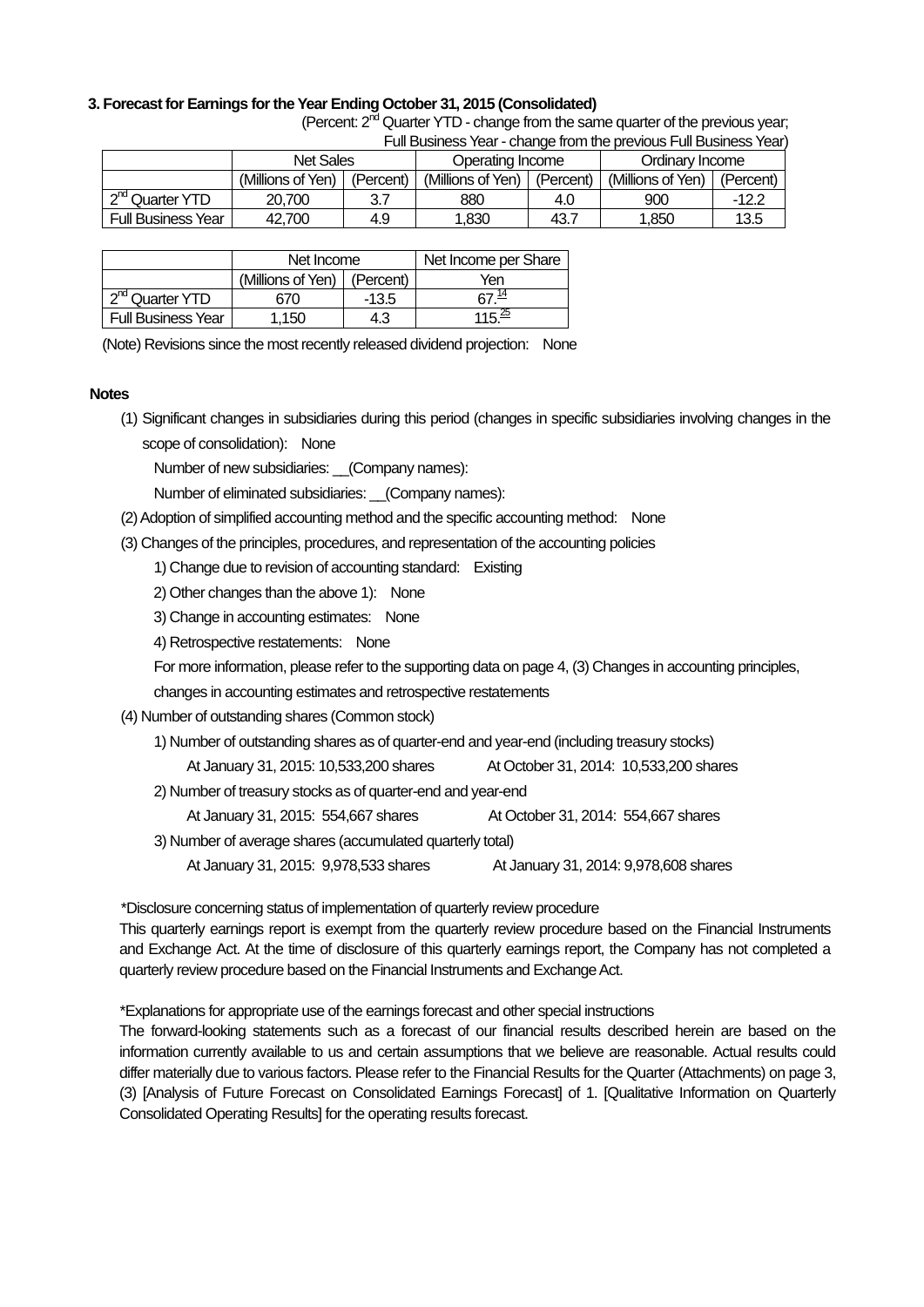## **Table of Contents (Supporting Data)**

| (1) |                                                                                                   |  |
|-----|---------------------------------------------------------------------------------------------------|--|
| (2) |                                                                                                   |  |
| (3) |                                                                                                   |  |
|     |                                                                                                   |  |
| (1) | Changes to material subsidiaries during the quarterly consolidated period under review4           |  |
| (2) | Application of special accounting method in the preparation of quarterly consolidated financial   |  |
| (3) | Changes in accounting principles, changes in accounting estimates and retrospective restatements4 |  |
|     |                                                                                                   |  |
| (1) |                                                                                                   |  |
| (2) | Quarterly Consolidated Statements of Income & Quarterly Consolidated Statements of Comprehensive  |  |
|     |                                                                                                   |  |
|     |                                                                                                   |  |
|     |                                                                                                   |  |
| (3) |                                                                                                   |  |
|     |                                                                                                   |  |
|     |                                                                                                   |  |
|     |                                                                                                   |  |
|     |                                                                                                   |  |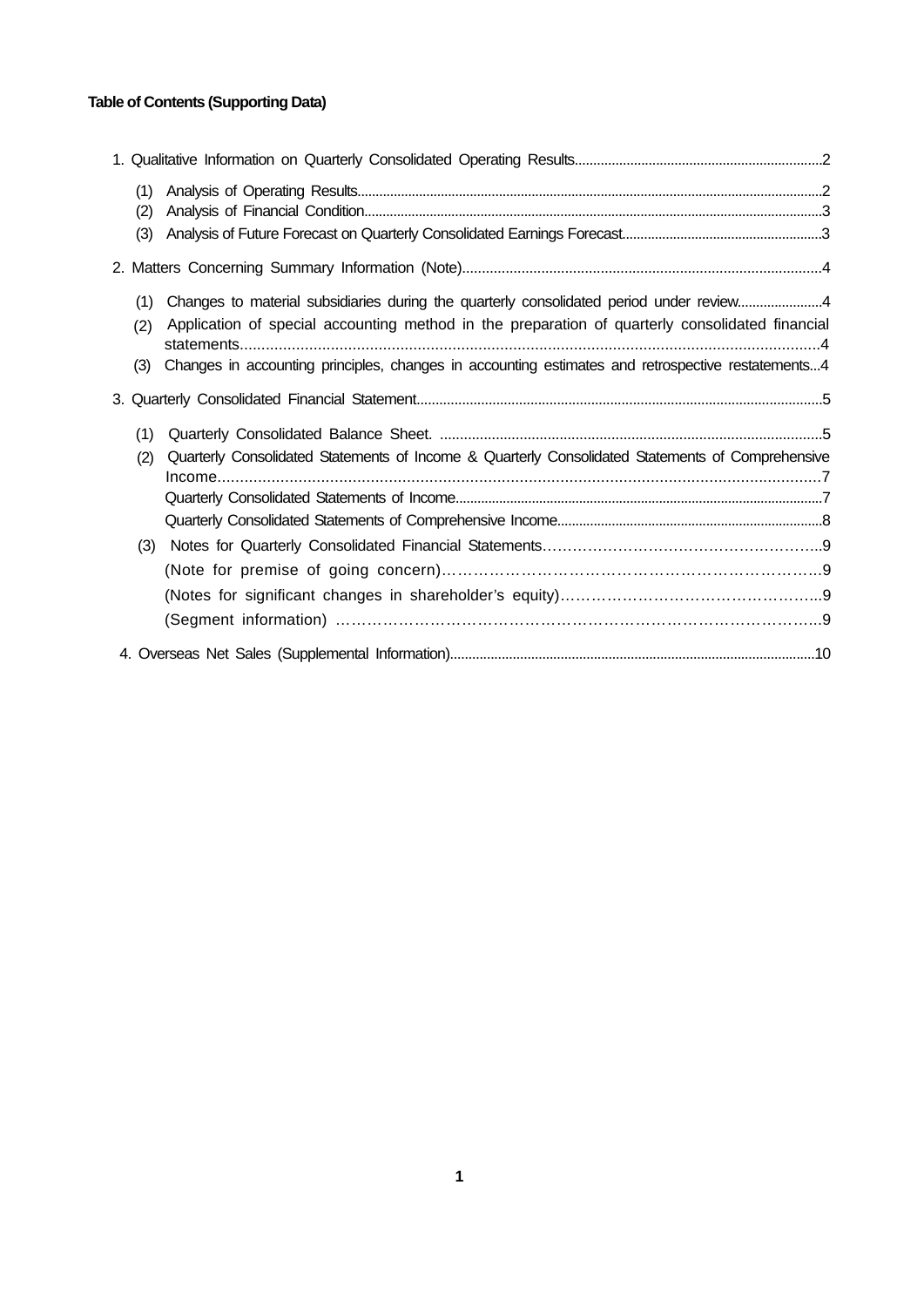### **1. Qualitative Information on Quarterly Consolidated Operating Results**

### **(1) Analysis of Operating Results**

During the first quarter, Japan's economy maintained a gradual recovery trend that was driven by several factors, including an expansion of exports that accompanied the overseas economic recovery, particularly in the United States, a rising trend in capital investment supported by strong corporate earnings, and an upswing in personal consumption against the backdrop of an improved household income and employment environment. Nevertheless, even as the U.S. economy maintained its recovery trend, conditions overseas that made it impossible to banish concerns of an economic slowdown lingered. In addition to the weakness in growth evident in the economies of newly developing countries including China, negative factors included the adverse effects of a slump in crude oil prices and the Greek debt problem in Europe.

Given these circumstances, in the Machinery & Equipment Business net sales of machinery, components and repair services for domestic private sector demand were lower, but net sales of machinery, components and repair services for overseas expanded, centered on North America, and net sales of equipment and works, components and repair services for domestic public sector demand remained steady. In the Chemical Products Business, net sales for the domestic plastics sector and fine chemicals sector lacked strength, but net sales in the industrial materials sector and electronics materials sector, as well as of products such as commodity plastics in Hong Kong, all remained strong. In terms of earnings during the period, profits were lower in the Chemical Products Business, primarily because of the deterioration in earning in the resin plastic compounding business in Shenzhen, China, but profits overall increased, mainly because of higher earnings in the Machinery & Equipment Business.

As a result of the above, net sales for the Tomoe Engineering Group for the consolidated first quarter rose 5.1% from the same period last year to 9,572 million yen. Operating income was 287 million yen, 140.6% up from the same period of the prior year, ordinary income was 481 million yen, 69.2% up from the same period of the prior year, and net income was 383 million yen, 45.5% up from the same period one year earlier.

### Operating results by segment were as follows.

### (Machinery & Equipment Business)

In the Machinery & Equipment Business, consolidated net sales for the year-to-date period were 1,948 million yen, 26.2% up from the same period last year. Net sales of machinery and components and repair services for domestic private sector demand were lower, but net sales of machinery and components and repair services for overseas markets centered on North America increased, and net sales of machinery and works and components and repair services for domestic public sector demand remained steady. From an earnings aspect, because net sales for the entire business were pushed higher by the growth in net sales of machinery and component and repair services for overseas markets, particularly in North America, operating income recovered from the operating loss of 137 million yen reported in the same period one year ago and came to 56 million yen.

#### (Chemical Products Business)

In the Chemical Products Business, sales in the plastics sector of high performance resins, and sales in the fine chemicals sector of commercial products for paints and adhesives and sales of products such as drug-related materials decreased. On the other hand, sales in the industrial materials sector for housing and construction applications, sales in the electronics materials sector of transport trays for semiconductor manufacturing applications, and sales of commodity plastics in Hong Kong remained strong. As a result, consolidated net sales for the year-to-date period were 7,623 million yen, 0.8% up from the same period one year ago.

With respect to earnings during the period, operating income was 230 million yen, 10.4% down from the same period one year earlier. Factors behind this performance included the impact from lower sales in the plastics sector and fine chemicals sector, and a contraction in profits in the plastic compounding business in Shenzhen, China that reflected a decrease in sales.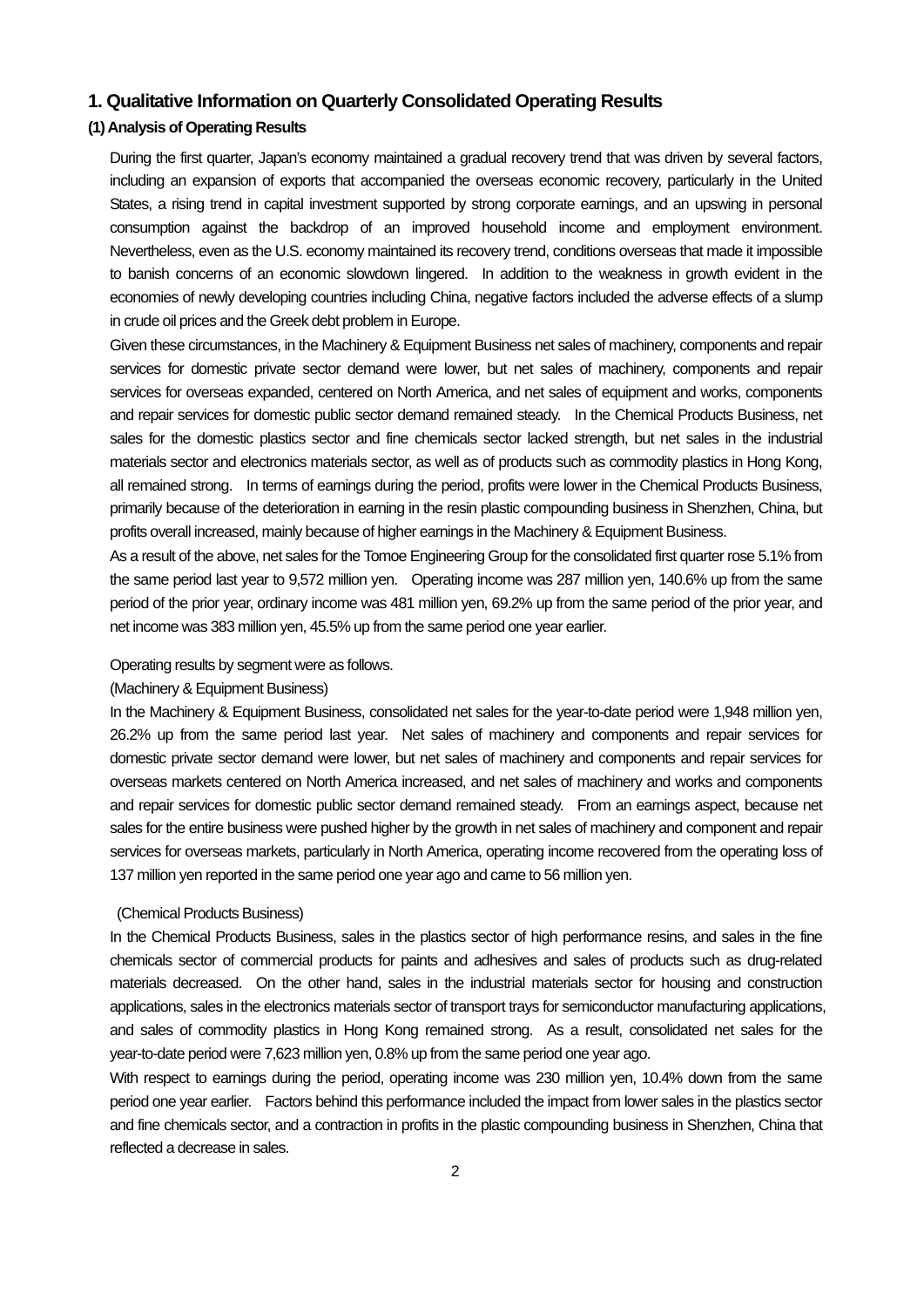### (2) Analysis of Financial Condition

Total assets as of the end of the consolidated first quarter under review were 34,524 million yen, up 2.1% or 706 million yen from the end of the previous consolidated fiscal year. This mainly reflected a reduction of 1,261 million yen in cash and deposits because of payments of bonus, corporate tax and dividend, among other changes, and an increase of 941 million yen in inventory, and an increase of 739 million yen in asset for retirement benefits.

Liabilities were 9,722 million yen, down 1.5% or 151 million yen from the end of the previous consolidated fiscal year, mainly because of a decrease of 502 million yen in income tax payable, a decrease of 392 million yen in provision for bonuses, and an increase of 619 million yen in notes and accounts payable-trade.

Net assets stood at 24,801 million yen, 857 million yen or 3.6% up from the end of the previous consolidated fiscal year. This mainly reflected an increase of 625 million yen in retained earnings and a 173 million yen increase in the translation adjustments account.

As a result of the above changes, the equity ratio at the end of the consolidated first quarter under review rose by 1.0 point compared with the end of the previous consolidated fiscal year to 71.8%.

### (3) Analysis of Future Forecast on Quarterly Consolidated Earnings Forecast

There are no revisions to the consolidated earnings forecast figures for the fiscal year ending in October 31, 2015 that were announced in the "Financial Results for the Fiscal Year Ended October 31, 2014 [Japan GAAP] (Consolidated)" released on December 11, 2014.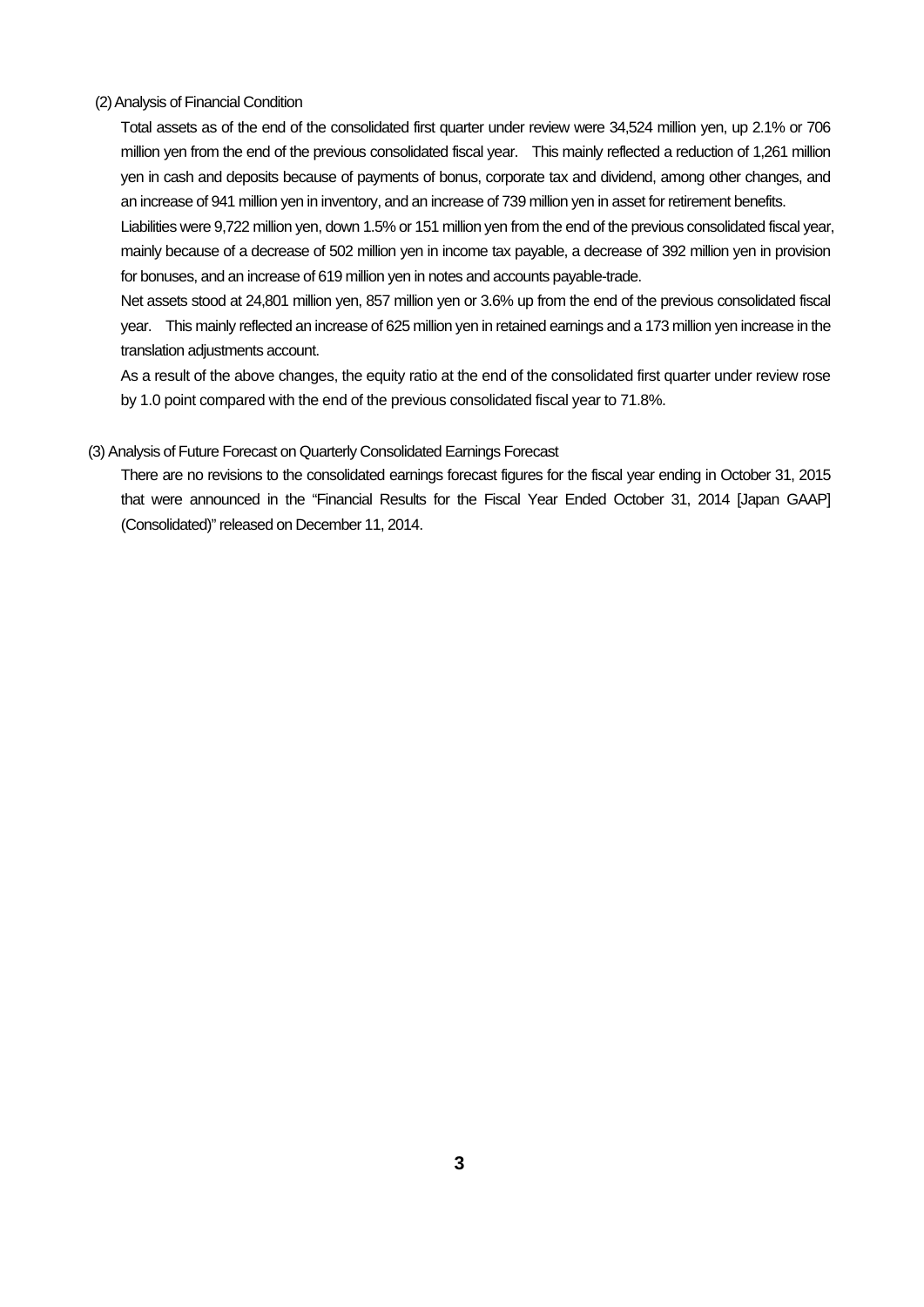### **2. Matters Concerning Summary Information (Other)**

- (1) Changes to material subsidiaries during the quarterly consolidated period under review: There are no pertinent matters to report.
- (2) Application of special accounting method in the preparation of quarterly consolidated financial statements: There are no pertinent matters to report.
- (3) Changes in accounting principles, changes in accounting estimates and retrospective restatements:

(Application of the Accounting Standard for Retirement Benefits)

Beginning from the first quarter consolidated accounting period, the Company has applied the *Accounting Standard for Retirement Benefits* (Accounting Standards Board of Japan (ASBJ) Statement No. 26, referred to below as "the Retirement Benefit Accounting Standard") and the *Implementation Guidance on Accounting Standard for Retirement Benefits* (ASBJ Guidance No. 25, referred to below as "the Retirement Benefits Implementation Guidance") under the provisions in the main clauses of Article 35 of the *Accounting Standard for Retirement Benefits* and Article 67 of the *Guidance on Accounting Standard for Retirement Benefits*. The Company has revised its calculation methods for retirement benefit obligations and service costs, and together with changing its method for attributing projected retirement benefits to periods from the straight-line basis to the benefit formula basis, also has revised its method for determining the discount rate, from a method based on the number of years approximate to the expected average remaining working lives of employees, to a method that uses a single weighted average discount rate reflecting the estimated retirement benefit payment periods and amount per each estimated retirement benefit payment period.

To apply the *Accounting Standard for Retirement Benefits*, the Company has recognized the effect of this revision to its calculation methods for retirement benefit obligations and service costs by adjusting the balance of retained earnings at the beginning of first quarter consolidated accounting period, in accordance with the transitional provisions set forth in paragraph 37 of the *Accounting Standard for Retirement Benefits*.

As a result, net defined benefit assets increased by ¥725,010,000 yen, and retained earnings increased by ¥466,457,000 yen, as of the beginning of the first quarter consolidated accounting period. The effect of this change on first quarter consolidated accounting period earnings is not material.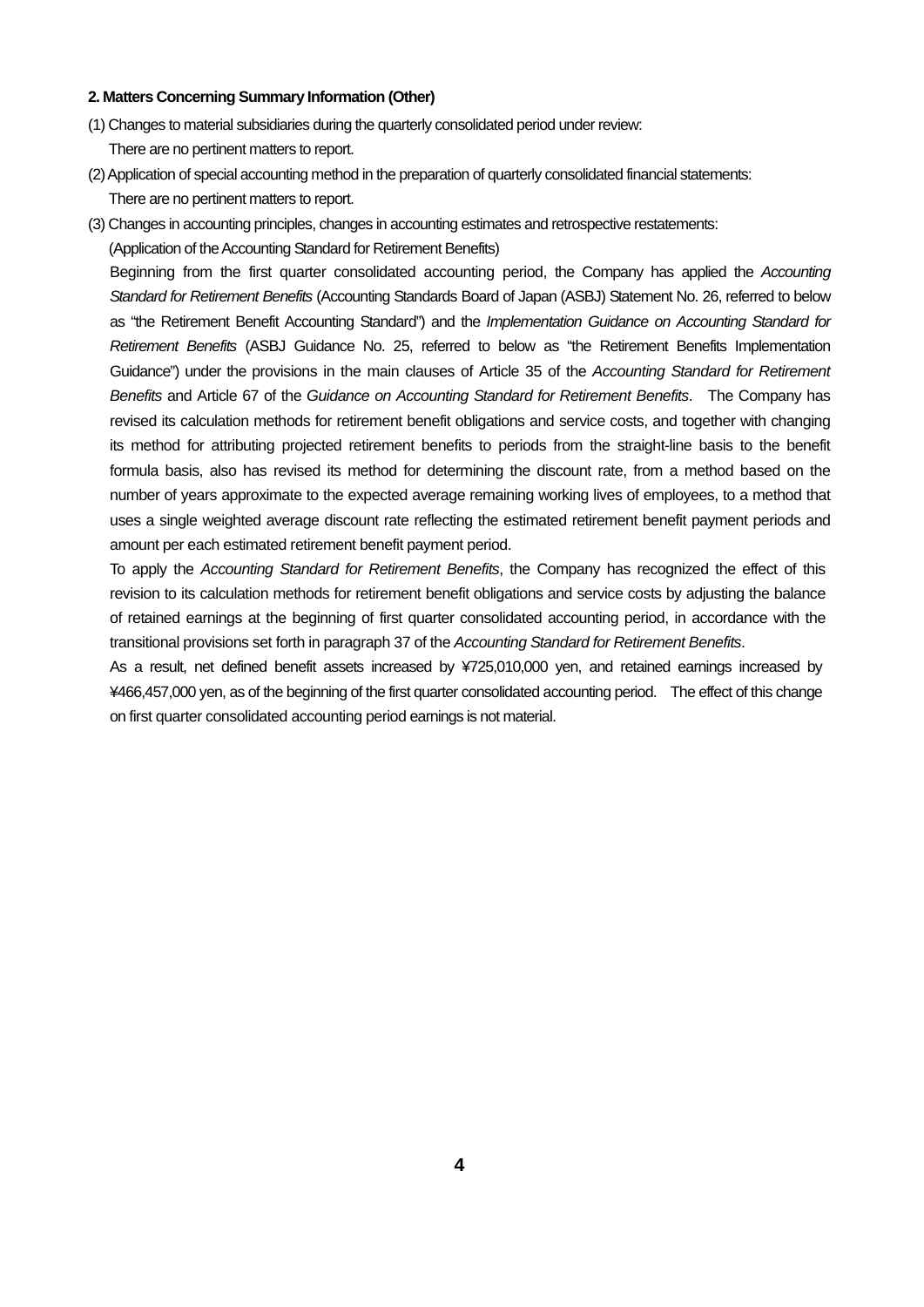# **3. Quarterly Consolidated Financial Statement**

**(1) Quarterly Consolidated Balance Sheets (First Quarter)** 

|                                            |                             | (Thousands of Yen)          |
|--------------------------------------------|-----------------------------|-----------------------------|
|                                            | <b>End of Previous Year</b> | <b>End of First Quarter</b> |
| <b>Assets</b>                              | (October. 31, 2014)         | (January 31, 2015)          |
| <b>Current Assets</b>                      |                             |                             |
| Cash and Deposits                          | 5,661,622                   | 4,399,722                   |
| Notes and Accounts Receivable-Trade        | 14,321,437                  | 14,568,456                  |
| Merchandise and Finished Goods             | 2,834,556                   | 2,947,664                   |
| <b>Work in Process</b>                     | 1,193,440                   | 1,864,337                   |
| Raw Materials and Supplies                 | 772,969                     | 930,415                     |
| <b>Deferred Tax Assets</b>                 | 579,233                     | 451,282                     |
| <b>Others</b>                              | 225,244                     | 275,926                     |
| <b>Allowance for Doubtful Accounts</b>     | $-5,251$                    | $-3,914$                    |
| <b>Total Current Assets</b>                | 25,583,252                  | 25,433,890                  |
| <b>Noncurrent Assets</b>                   |                             |                             |
| Property, Plant and Equipment              |                             |                             |
| <b>Buildings and Structures</b>            | 2,742,339                   | 2,729,478                   |
| <b>Accumulated Depreciation</b>            | $-1,533,884$                | $-1,519,690$                |
| <b>Buildings and Structures, Net</b>       | 1,208,455                   | 1,209,788                   |
| Machinery, Equipment and Vehicles          | 4,045,863                   | 3,990,984                   |
| <b>Accumulated Depreciation</b>            | $-3,346,731$                | $-3,296,381$                |
| Machinery, Equipment and Vehicles, Net     | 699,131                     | 694,602                     |
| Land                                       | 930,711                     | 931,769                     |
| Construction in progress                   | 2,581,210                   | 2,618,948                   |
| <b>Others</b>                              | 1,102,854                   | 1,104,011                   |
| <b>Accumulated Depreciation</b>            | $-977,538$                  | $-980,625$                  |
| Others, Net                                | 125,316                     | 123,385                     |
| <b>Total Property, Plant and Equipment</b> | 5,544,824                   | 5,578,494                   |
| <b>Intangible Assets</b>                   | 451,969                     | 442,084                     |
| <b>Investments and Other Assets</b>        |                             |                             |
| <b>Investment Securities</b>               | 1,255,543                   | 1,348,098                   |
| <b>Guarantee Deposits</b>                  | 243,293                     | 244,640                     |
| <b>Net Defined Benefit Assets</b>          | 596,943                     | 1,336,491                   |
| Deferred Tax Assets                        | 36,616                      | 36,487                      |
| <b>Others</b>                              | 128,527                     | 127,034                     |
| <b>Allowance for Doubtful Accounts</b>     | $-22,995$                   | $-22,689$                   |
| <b>Total Investments and Other Assets</b>  | 2,237,928                   | 3,070,061                   |
| <b>Total Noncurrent Assets</b>             | 8,234,723                   | 9,090,640                   |
| <b>Total Assets</b>                        | 33,817,976                  | 34,524,531                  |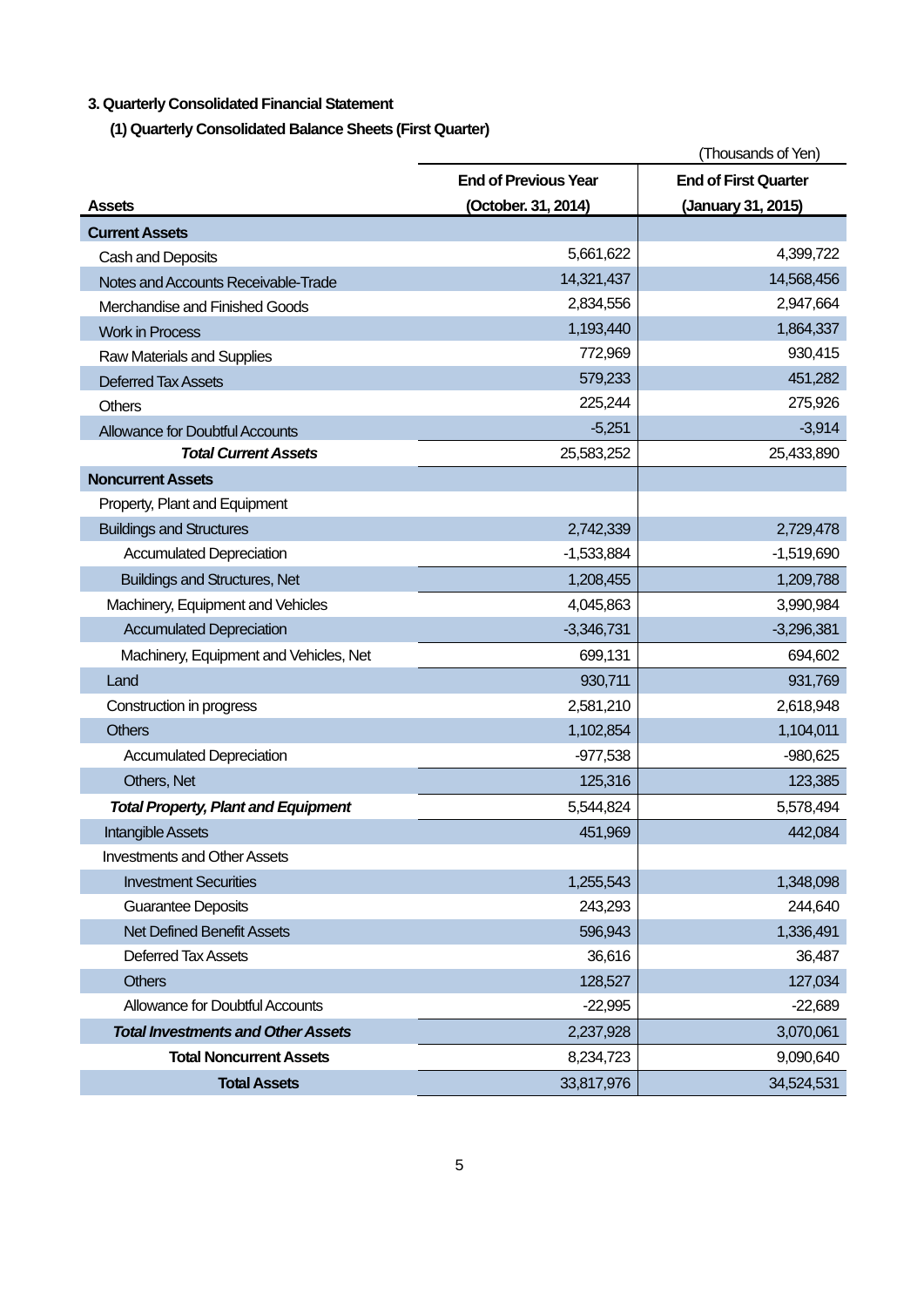|                                                                 |                             | (Thousands of Yen)          |
|-----------------------------------------------------------------|-----------------------------|-----------------------------|
|                                                                 | <b>End of Previous Year</b> | <b>End of First Quarter</b> |
| <b>Liabilities and Net Assets</b>                               | (October. 31, 2014)         | (January 31, 2015)          |
| <b>Liabilities</b>                                              |                             |                             |
| <b>Current Liabilities</b>                                      |                             |                             |
| Notes and Accounts Payable-Trade                                | 5,970,933                   | 6,590,771                   |
| <b>Accounts Payable-Others</b>                                  | 535,396                     | 641,586                     |
| Income Taxes Payable                                            | 543,046                     | 40,879                      |
| <b>Advances Received</b>                                        | 431,020                     | 194,779                     |
| <b>Provision for Bonuses</b>                                    | 731,676                     | 339,367                     |
| <b>Provision for Directors' Bonuses</b>                         | 36,900                      | 14,575                      |
| Allowance for Product Warranty                                  | 223,618                     | 221,425                     |
| <b>Others</b>                                                   | 305,463                     | 354,691                     |
| <b>Total Current Liabilities</b>                                | 8,778,056                   | 8,398,076                   |
| <b>Noncurrent Liabilities</b>                                   |                             |                             |
| Provision for Directors' Retirement Benefits                    | 18,680                      | 5,460                       |
| Net Defined Benefit Liabilities                                 | 48,646                      | 54,071                      |
| <b>Deferred Tax Liabilities</b>                                 | 1,028,769                   | 1,265,353                   |
| <b>Total Noncurrent Liabilities</b>                             | 1,096,096                   | 1,324,884                   |
| <b>Total Liabilities</b>                                        | 9,874,153                   | 9,722,961                   |
| <b>Net Assets</b>                                               |                             |                             |
| <b>Shareholders' Equity</b>                                     |                             |                             |
| <b>Capital Stock</b>                                            | 1,061,210                   | 1,061,210                   |
| <b>Capital Surplus</b>                                          | 1,483,410                   | 1,483,410                   |
| <b>Retained Earnings</b>                                        | 21,267,920                  | 21,893,357                  |
| <b>Treasury Stock</b>                                           | $-363,591$                  | $-363,591$                  |
| <b>Total Shareholders' Equity</b>                               | 23,448,949                  | 24,074,386                  |
| <b>Accumulated Other Comprehensive Income</b>                   |                             |                             |
| Valuation Difference on Available-for-Sale<br><b>Securities</b> | 305,484                     | 363,236                     |
| Deferred Gains or Losses on Hedges                              | 1,272                       | 353                         |
| Foreign Currency Translation Adjustment                         | 311,609                     | 485,086                     |
| <b>Total Adjustment on Net Defined Benefit</b>                  | $-123,493$                  | $-121,492$                  |
| <b>Total Accumulated Other Comprehensive Income</b>             | 494,873                     | 727,183                     |
| <b>Total Net Assets</b>                                         | 23,943,822                  | 24,801,569                  |
| <b>Total Liabilities and Net Assets</b>                         | 33,817,976                  | 34,524,531                  |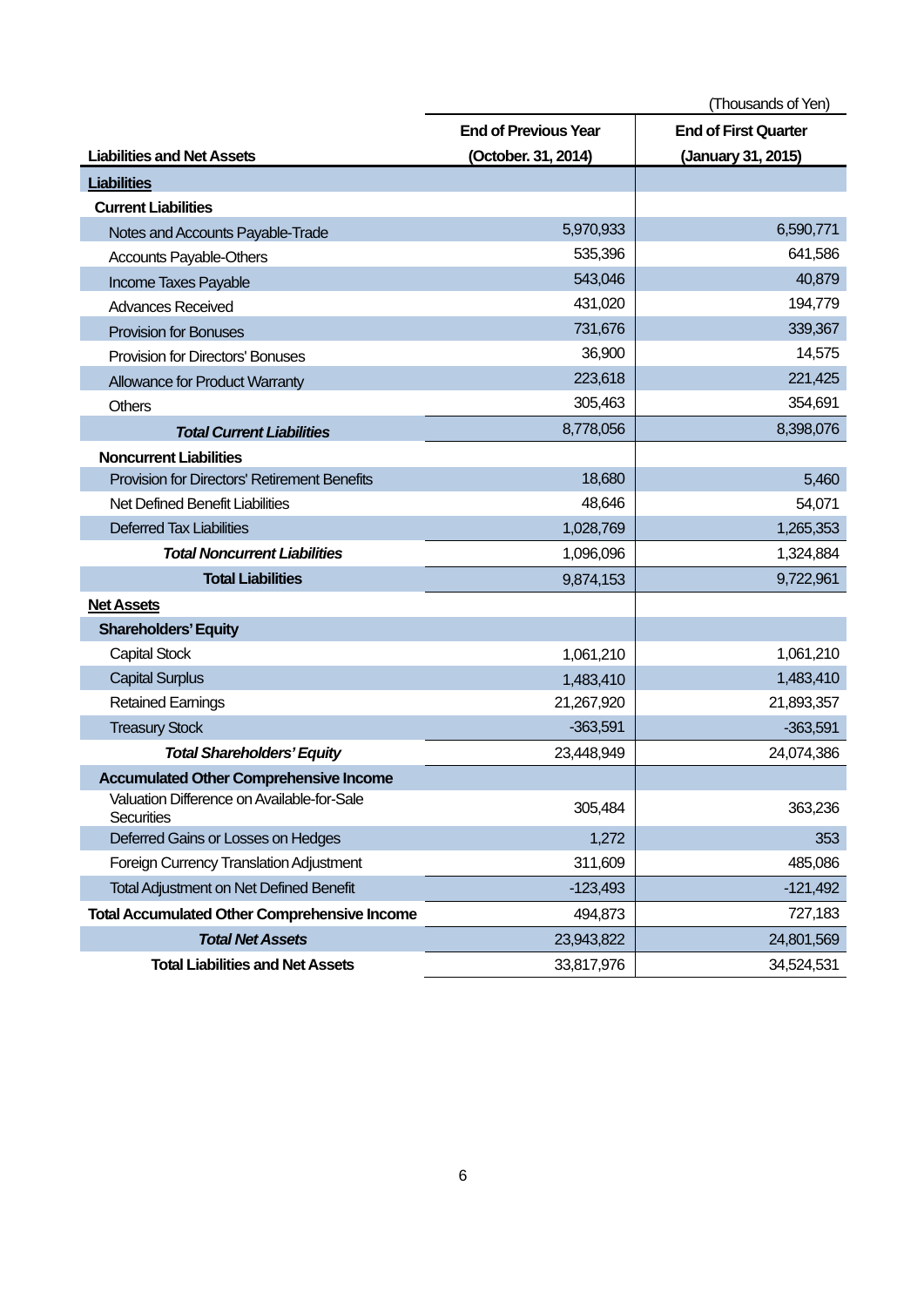**(2) Quarterly Consolidated Statements of Income & Quarterly Consolidated Statements of Comprehensive Income** 

**Quarterly Consolidated Statements of Income (First Quarter)** 

|                                                   |                            | (Thousands of Yen)         |
|---------------------------------------------------|----------------------------|----------------------------|
|                                                   | <b>First Quarter Ended</b> | <b>First Quarter Ended</b> |
|                                                   | <b>January 31, 2014</b>    | <b>January 31, 2015</b>    |
| <b>Net Sales</b>                                  | 9,106,222                  | 9,572,181                  |
| <b>Cost of Sales</b>                              | 7,400,845                  | 7,633,464                  |
| <b>Gross Profit</b>                               | 1,705,376                  | 1,938,716                  |
| Selling, General and Administrative Expenses      | 1,585,893                  | 1,651,265                  |
| <b>Operating Income</b>                           | 119,483                    | 287,451                    |
| <b>Non-Operating Income</b>                       |                            |                            |
| Interest Income                                   | 4,779                      | 5,036                      |
| Dividends Income                                  | 107,879                    | 9,540                      |
| Rent Income                                       | 2,410                      | 1,758                      |
| Foreign Exchange Gains                            | 45,273                     | 168,578                    |
| <b>Others</b>                                     | 12,373                     | 12,974                     |
| <b>Total Non-Operating Income</b>                 | 172,716                    | 197,888                    |
| <b>Non-Operating Expenses</b>                     |                            |                            |
| <b>Interest Expenses</b>                          | 3,170                      | 427                        |
| <b>Commission Paid</b>                            | 756                        | 756                        |
| <b>Sales Discount</b>                             | 1,391                      | 1,522                      |
| <b>Others</b>                                     | 2,110                      | 701                        |
| <b>Total Non-Operating Expenses</b>               | 7,428                      | 3,407                      |
| <b>Ordinary Income</b>                            | 284,770                    | 481,932                    |
| <b>Extraordinary Income</b>                       |                            |                            |
| Gain on Sales of Noncurrent Assets                |                            | 15,814                     |
| <b>Gain on Negative Goodwill</b>                  | 58,962                     |                            |
| <b>Total Extraordinary Income</b>                 | 58,962                     | 15,814                     |
| Income before Income Taxes and Minority Interests | 343,732                    | 497,746                    |
| Income Taxes-Current                              | 15,551                     | 36,219                     |
| Income Taxes-Deferred                             | 65,487                     | 78,031                     |
| <b>Total Income Taxes</b>                         | 81,038                     | 114,251                    |
| <b>Income before Minority Interests</b>           | 262,694                    | 383,495                    |
| Minority Interests in Income or Loss (-)          | $-865$                     |                            |
| Net Income or Loss (-)                            | 263,560                    | 383,495                    |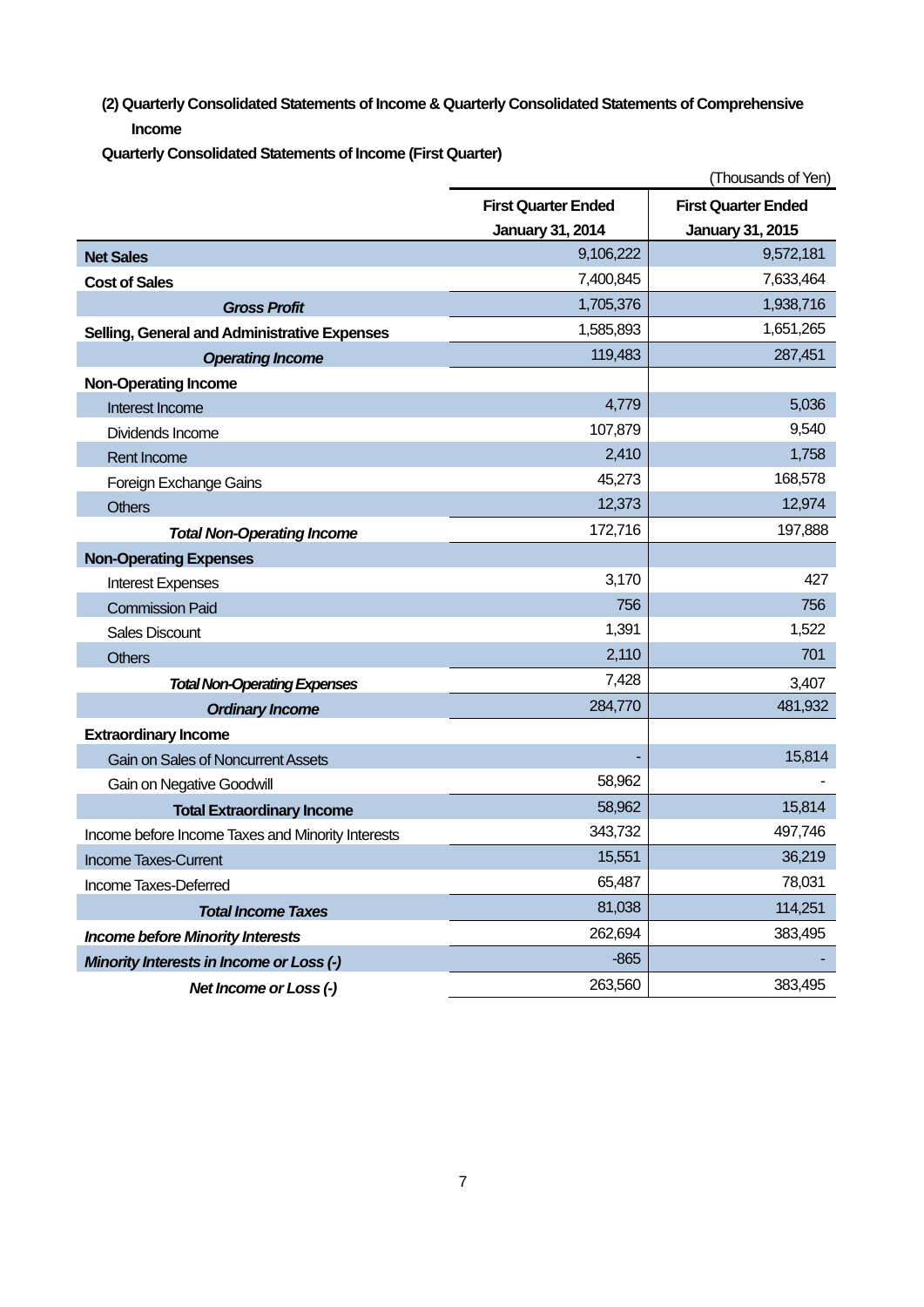# **Quarterly Consolidated Statements of Comprehensive Income (First Quarter)**

|                                                                                      | (Thousands of Yen)                                    |                                                       |  |
|--------------------------------------------------------------------------------------|-------------------------------------------------------|-------------------------------------------------------|--|
|                                                                                      | <b>First Quarter Ended</b><br><b>January 31, 2014</b> | <b>First Quarter Ended</b><br><b>January 31, 2015</b> |  |
| <b>Income before Minority Interests</b>                                              | 262,694                                               | 383,495                                               |  |
| Other Comprehensive Income                                                           |                                                       |                                                       |  |
| Valuation Difference on Available-for-sale Securities                                | 30,537                                                | 57,752                                                |  |
| Deferred Gains or Losses (-) on Hedges                                               | -775                                                  | $-919$                                                |  |
| <b>Foreign Currency Translation Adjustment</b>                                       | 148,834                                               | 173,476                                               |  |
| Net Defined Benefit                                                                  |                                                       | 2,000                                                 |  |
| <b>Total Other Comprehensive Income</b>                                              | 178,595                                               | 232,310                                               |  |
| <b>Comprehensive Income</b>                                                          | 441,289                                               | 615,806                                               |  |
| (Breakdown)                                                                          |                                                       |                                                       |  |
| Comprehensive Income attributable to Owners of the<br>Parent                         | 427,236                                               | 615,806                                               |  |
| attributable<br><b>Minority</b><br>Comprehensive<br>Income<br>to<br><b>Interests</b> | 14,052                                                |                                                       |  |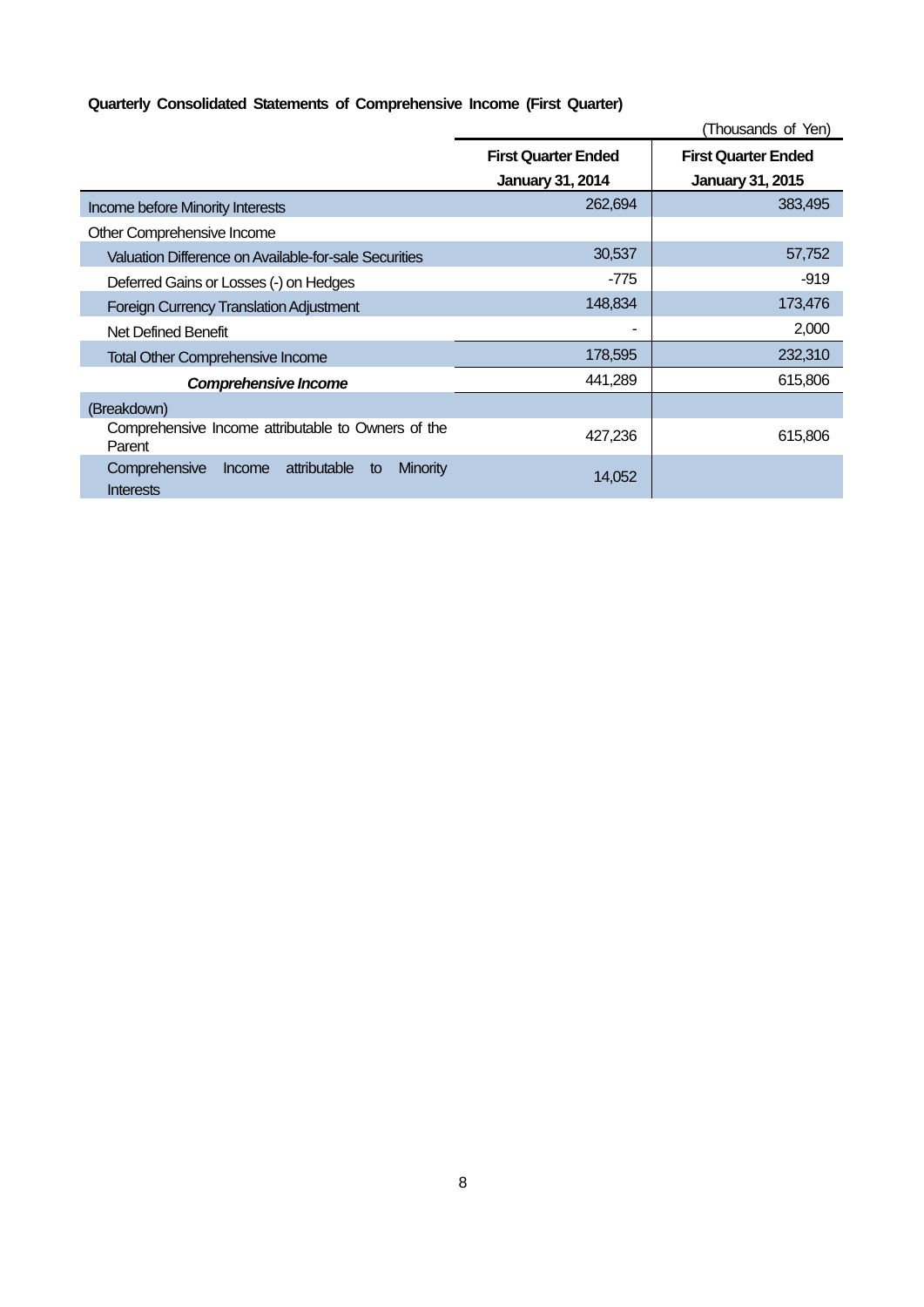### **(3) Notes on Quarterly Consolidated Financial Statements**

(Note for premise of going concern)

There are no pertinent matters to report.

(Notes for significant changes in shareholder's equity)

There are no pertinent matters to report.

#### (Segment Information, etc.) **First Quarter Ended January 31, 2014**

1 Information Pertaining to the Amount of Net Sales or Net Loss of Each Reporting Segment

|                            |                         |                          |              | THUUSAHUS ULTEHT   |
|----------------------------|-------------------------|--------------------------|--------------|--------------------|
|                            | <b>Reported Segment</b> |                          |              |                    |
|                            | Machinery & Equipment   | <b>Chemical Products</b> |              |                    |
|                            | <b>Business</b>         | <b>Business</b>          | <b>Total</b> | <b>Grand Total</b> |
| <b>Net Sales</b>           |                         |                          |              |                    |
| Net Sales to Unaffiliated  |                         |                          |              |                    |
| <b>Customers</b>           | 1,544,442               | 7,561,780                | 9,106,222    | 9,106,222          |
| Internal Net Sales among   |                         |                          |              |                    |
| Segments or Amount         |                         | -                        |              |                    |
| Transferred                |                         |                          |              |                    |
| <b>Total</b>               | 1,544,442               | 7,561,780                | 9,106,222    | 9,106,222          |
| Segment Profit or Loss (-) | $-137.877$              | 257,360                  | 119,483      | 119,483            |

(Thousands of Yen)

(Note) The total amount of segment profit is identical to the operating income reported on the Quarter Consolidated Statements of Income.

2 Information Concerning Impairment Loss on Noncurrent Assets, Goodwill, and Other Items by Reporting Segment (Material gain on negative goodwill)

The Tomoe Engineering Group had a gain on negative goodwill in the Chemical Products Business in conjunction with the acquisition of the stock of Interstella Co., Ltd., a consolidated subsidiary of Tomoe Engineering, which was owned by another company. The reported amount of the gain on negative goodwill in the consolidated First Quarter under review as a result of this acquisition was 58,962,000 yen.

### **First Quarter Ended January 31, 2015**

1 Information Pertaining to the Amount of Net Sales or Net Loss of Each Reporting Segment

|                                                                                                                                                                                                                                                                                                                                                                                                                                                            |                         |                              |           | (Thousands of Yen)                                                                                                                                                                                                                                                                                                     |
|------------------------------------------------------------------------------------------------------------------------------------------------------------------------------------------------------------------------------------------------------------------------------------------------------------------------------------------------------------------------------------------------------------------------------------------------------------|-------------------------|------------------------------|-----------|------------------------------------------------------------------------------------------------------------------------------------------------------------------------------------------------------------------------------------------------------------------------------------------------------------------------|
|                                                                                                                                                                                                                                                                                                                                                                                                                                                            | <b>Reported Segment</b> |                              |           |                                                                                                                                                                                                                                                                                                                        |
|                                                                                                                                                                                                                                                                                                                                                                                                                                                            | Machinery & Equipment   | <b>Chemical Products</b>     |           |                                                                                                                                                                                                                                                                                                                        |
|                                                                                                                                                                                                                                                                                                                                                                                                                                                            | <b>Business</b>         | <b>Business</b>              | Total     | <b>Grand Total</b>                                                                                                                                                                                                                                                                                                     |
| <b>Net Sales</b>                                                                                                                                                                                                                                                                                                                                                                                                                                           |                         |                              |           |                                                                                                                                                                                                                                                                                                                        |
| Net Sales to Unaffiliated                                                                                                                                                                                                                                                                                                                                                                                                                                  |                         |                              |           |                                                                                                                                                                                                                                                                                                                        |
| <b>Customers</b>                                                                                                                                                                                                                                                                                                                                                                                                                                           | 1,948,883               | 7,623,297                    | 9,572,181 | 9,572,181                                                                                                                                                                                                                                                                                                              |
| Internal Net Sales among                                                                                                                                                                                                                                                                                                                                                                                                                                   |                         |                              |           |                                                                                                                                                                                                                                                                                                                        |
| Segments or Amount                                                                                                                                                                                                                                                                                                                                                                                                                                         |                         | ۰                            |           |                                                                                                                                                                                                                                                                                                                        |
| <b>Transferred</b>                                                                                                                                                                                                                                                                                                                                                                                                                                         |                         |                              |           |                                                                                                                                                                                                                                                                                                                        |
| Total                                                                                                                                                                                                                                                                                                                                                                                                                                                      | 1,948,883               | 7,623,297                    | 9,572,181 | 9,572,181                                                                                                                                                                                                                                                                                                              |
| Segment Profit<br>$\mathcal{L} \cup \{ \mathcal{L} \cup \{ \mathcal{L} \} \cup \{ \mathcal{L} \} \cup \{ \mathcal{L} \} \cup \{ \mathcal{L} \} \cup \{ \mathcal{L} \} \cup \{ \mathcal{L} \} \cup \{ \mathcal{L} \} \cup \{ \mathcal{L} \} \cup \{ \mathcal{L} \} \cup \{ \mathcal{L} \} \cup \{ \mathcal{L} \} \cup \{ \mathcal{L} \} \cup \{ \mathcal{L} \} \cup \{ \mathcal{L} \} \cup \{ \mathcal{L} \} \cup \{ \mathcal{L} \} \cup \{ \mathcal{L} \}$ | 56,965                  | 230,485<br>$\cdots$ $\cdots$ | 287.451   | 287,451<br>$\mathbf{r}$ . $\mathbf{r}$ . $\mathbf{r}$ . $\mathbf{r}$ . $\mathbf{r}$ . $\mathbf{r}$ . $\mathbf{r}$ . $\mathbf{r}$ . $\mathbf{r}$ . $\mathbf{r}$ . $\mathbf{r}$ . $\mathbf{r}$ . $\mathbf{r}$ . $\mathbf{r}$ . $\mathbf{r}$ . $\mathbf{r}$ . $\mathbf{r}$ . $\mathbf{r}$ . $\mathbf{r}$ . $\mathbf{r}$ . |

(Note) The total amount of segment profit is identical to the operating income reported on the Quarter Consolidated Statements of Income.